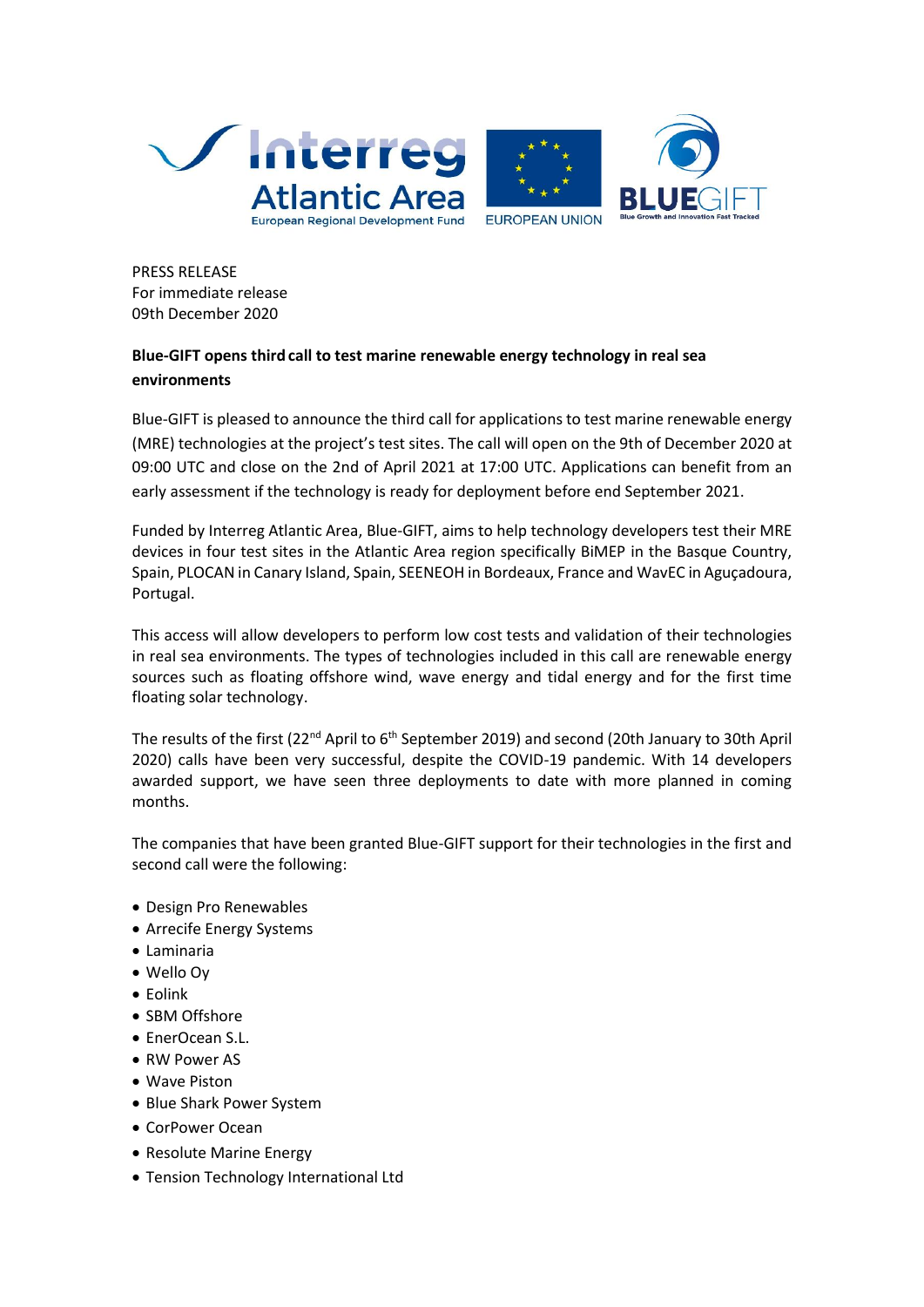• Exponential Renewables S.L.



Photo credits: EnerOcean, PLOCAN

## Silvia Hildebrandt, PLOCAN said:

"Projects like Blue-GIFT are an excellent opportunity for MRE developers to successfully overcome the demonstration phase of their technologies on their way to commercialisation. At PLOCAN we are proud to be part of this initiative that boosts the blue economy and the energy transition in the Atlantic Area".

#### Marlène Kiersnowski, SEENEOH said:

"The Blue-GIFT call for projects opens, for the 3rd time, the possibility to have a very privileged access to test infrastructures in real environment, as well as to key skills for the realisation of optimal test campaigns. This is an opportunity not to be missed by developers, perhaps the last one before the end of the project!"

#### Danielle Moodie, EMEC stated:

"Creating opportunities for more accessible and cost effective real-sea testing is critical to achieving commercialisation of marine renewable technologies and ensuring a sustainable lowcarbon energy mix in the future. EMEC is delighted to be working with partners in the Atlantic Area to build on the successful approach of FORESEA and achieve more demonstration projects in the region. We would encourage any interested technology developers to apply to this call to gain subsidised access to the test sites, along with support from the project consortium."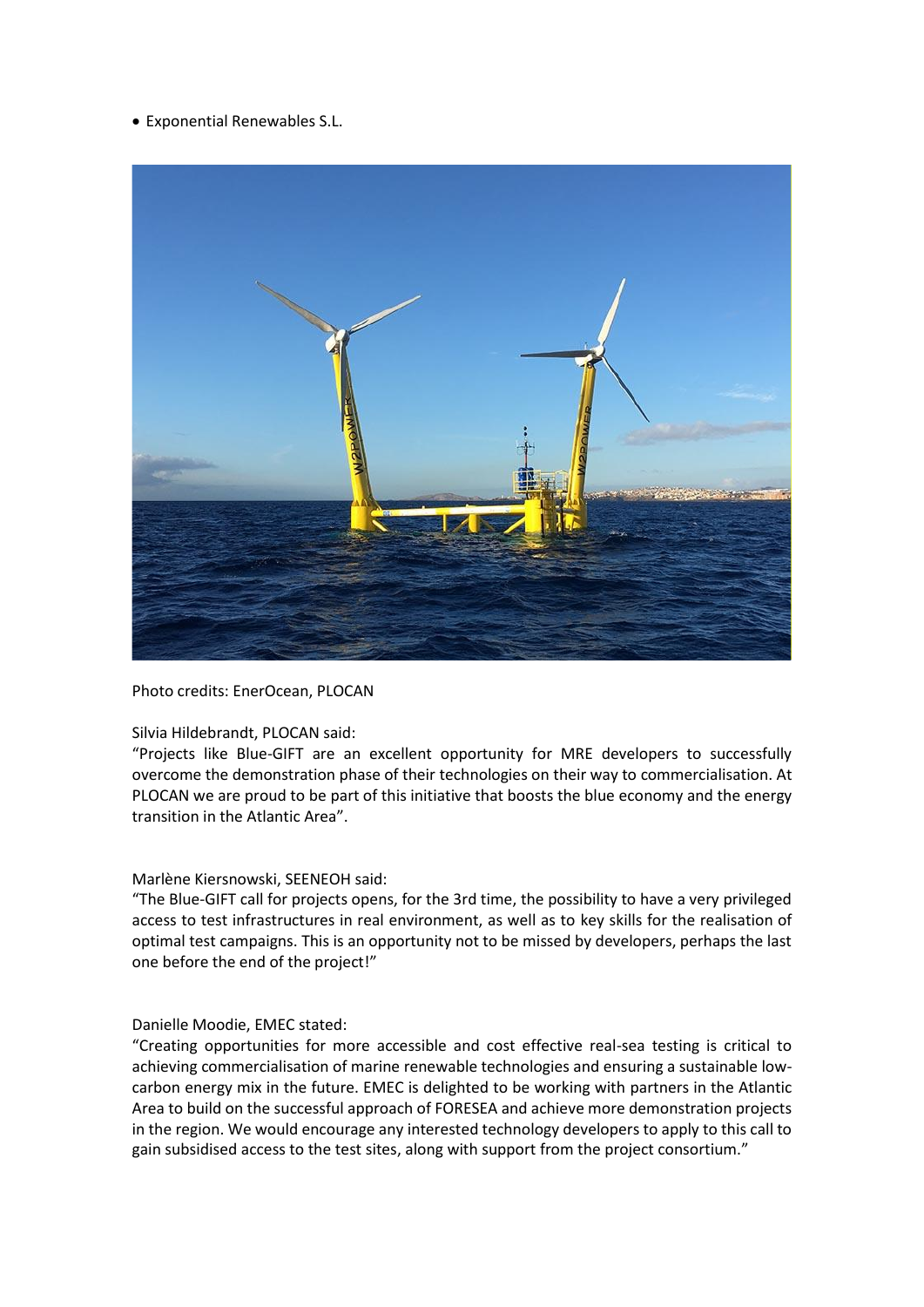#### **Which test centres can you apply to?**

A series of test site access vouchers are being offered to successful applicants to support testing of devices and subsystems at the following test centres:

- [BiMEP \(wave and floating wind\) in the Basque Country, Spain;](https://bluegift.eu/wp-content/uploads/2019/04/bluegift-test-sites-technical-info-table-test-sites-open.pdf)
- [PLOCAN \(wave and floating wind\) in Gran Canaria, Spain;](https://bluegift.eu/wp-content/uploads/2019/04/bluegift-test-sites-technical-info-table-test-sites-open.pdf)
- [SEENEOH \(tidal\) in Bordeaux, France;](https://bluegift.eu/wp-content/uploads/2019/04/bluegift-test-sites-technical-info-table-test-sites-open.pdf)
- [WavEC \(wave and floating wind test centre\) in Aguçadoura, Portugal.](https://bluegift.eu/wp-content/uploads/2019/04/bluegift-test-sites-technical-info-table-test-sites-open.pdf)

Whilst not eligible for applications within the Blue-GIFT programme, the project consortium also includes three additional ocean energy test facilities who are supporting the project with technical expertise gained from running the Interreg North-West Europe FORESEA programme:

- EMEC (wave and tidal) in Orkney, UK (Blue-GIFT lead partner);
- SmartBay Ireland (wave and floating wind) from Galway, Ireland;
- Centrale Nantes / SEM-REV (wave and floating wind) in Nantes, France.

As such, BlueGIFT also makes it possible for demonstrations to benefit from the technical expertise of the project partners about power performance assessment, environmental impact assessment, and other research topics related to testing activities.

#### **Who can apply?**

Blue-GIFT is open to any type of enterprise wishing to demonstrate ocean energy technologies being tested or validated.

## **How to apply?**

Visit [www.bluegift.eu](http://www.bluegift.eut/) for further information and supporting documentation, including:

- Blue-GIFT Access 3rd Call Text
- Blue-GIFT Access Call Rules and Conditions
- Blue-GIFT Application Form

## **Test Site Access Coordinator:**

Mairéad Elliott, *SmartBay Ireland* [Mairead.elliott@smartbay.ie](mailto:Mairead.elliott@smartbay.ie)

**Project Leader:** Danielle Moodie, *European Marine Energy Centre (EMEC)* [danielle.moodie@emec.org.uk](mailto:danielle.moodie@emec.org.uk)

## **NOTES TO THE EDITOR**